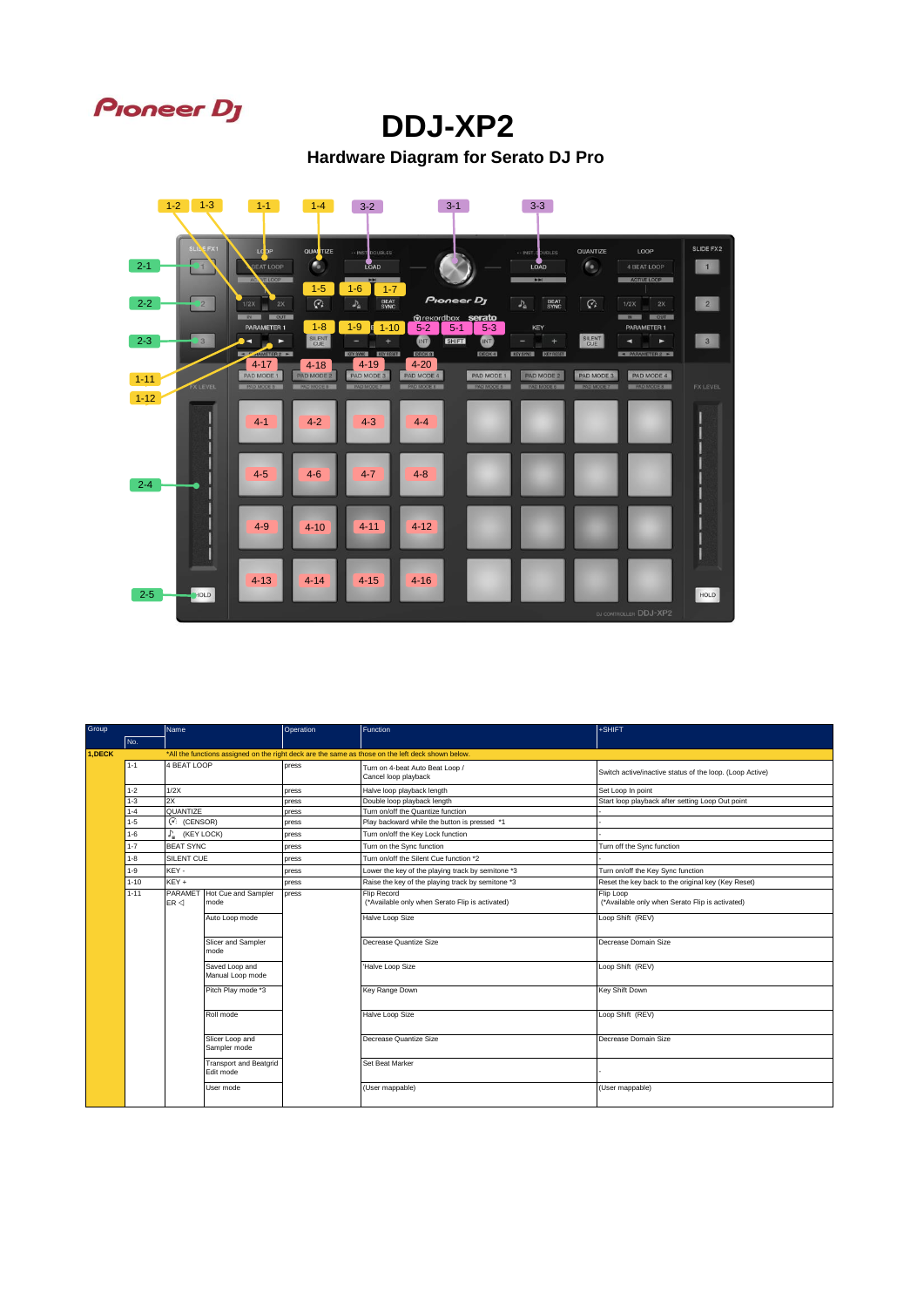|          | $1 - 12$                   |                    | PARAMET Hot Cue and Sampler                | press       | <b>Flip Start</b>                                                                            | Flip On/Off                                                            |
|----------|----------------------------|--------------------|--------------------------------------------|-------------|----------------------------------------------------------------------------------------------|------------------------------------------------------------------------|
|          |                            | ER                 | mode                                       |             | (*Available only when Serato Flip is activated)                                              | (*Available only when Serato Flip is activated)                        |
|          |                            |                    | Auto Loop mode                             |             | Double Loop Size                                                                             | Loop Shift (FWD)                                                       |
|          |                            |                    |                                            |             |                                                                                              |                                                                        |
|          |                            |                    | Slicer and Sampler                         |             | Increase Quantize Size                                                                       | Increase Domain Size                                                   |
|          |                            |                    | mode                                       |             |                                                                                              |                                                                        |
|          |                            |                    | Saved Loop and                             |             | Double Loop Size                                                                             | Loop Shift (FWD)                                                       |
|          |                            |                    | Manual Loop mode                           |             |                                                                                              |                                                                        |
|          |                            |                    | Pitch Play mode *3                         |             | Key Range Up                                                                                 | Key Shift Up                                                           |
|          |                            |                    | Roll mode                                  |             | Double Loop Size                                                                             | Loop Shift (FWD)                                                       |
|          |                            |                    |                                            |             |                                                                                              |                                                                        |
|          |                            |                    | Slicer Loop and                            |             | Increase Quantize Size                                                                       | Increase Domain Size                                                   |
|          |                            |                    | Sampler mode                               |             |                                                                                              |                                                                        |
|          |                            |                    | <b>Transport and Beatgrid</b><br>Edit mode |             | Clear Beat Marker                                                                            |                                                                        |
|          |                            |                    |                                            |             |                                                                                              |                                                                        |
|          |                            |                    | User mode                                  |             | (User mappable)                                                                              | (User mappable)                                                        |
| 2.EFFECT |                            |                    |                                            |             |                                                                                              |                                                                        |
|          |                            |                    |                                            |             |                                                                                              |                                                                        |
|          | 2-1                        | $\mathfrak{p}$     |                                            | press       | Enable/disable FX assigned to the [1] button                                                 | Select the type of FX assigned to the [1] button                       |
|          | $2 - 2$                    |                    |                                            | press       | Enable/disable FX assigned to the [2] button                                                 | Select the type of FX assigned to the [2] button                       |
|          | $2 - 3$                    | 3                  |                                            | press       | Enable/disable FX assigned to the [3] button                                                 | Select the type of FX assigned to the [3] button                       |
|          | $2 - 4$                    | <b>TOUCH STRIP</b> |                                            | touch       | Turn on enabled FX<br>Change level/depth depending on the position                           |                                                                        |
|          |                            |                    |                                            | release     | Turn off enabled FX                                                                          |                                                                        |
|          |                            |                    |                                            | slide       | Change level/depth depending on the position                                                 |                                                                        |
|          | $2 - 5$                    | <b>HOLD</b>        |                                            | press       | Turn on/off HOLD function of SLIDE FX *4                                                     |                                                                        |
| 3.BROWSE |                            |                    |                                            |             |                                                                                              |                                                                        |
|          | $3 - 1$                    | Rotary selector    |                                            | rotate      | Move cursor upward/downward                                                                  | Move cursor upward/downward fast                                       |
|          |                            |                    |                                            | press       | Toggles focus between Library and Crate list                                                 |                                                                        |
|          | $3 - 2$                    | LOAD               | Deck 1                                     | press       | oad a track to DECK 1                                                                        | Load the track next to the loaded track in the library to DECK 1       |
|          |                            |                    |                                            |             | Load a track to DECK 3                                                                       | Load the track next to the loaded track in the library to DECK 3       |
|          |                            |                    | Deck 3                                     |             |                                                                                              |                                                                        |
|          |                            |                    | Deck 1                                     | press twice | Load a track on the right side active deck into DECK 1                                       |                                                                        |
|          |                            |                    |                                            |             | (instant doubles) *5                                                                         |                                                                        |
|          |                            |                    | Deck 3                                     |             | Load a track on the right side active deck into DECK 3<br>(instant doubles) *5               |                                                                        |
|          | $3 - 3$                    | LOAD               | Deck 2                                     | press       | Load a track to DECK 2                                                                       | Load the track next to the loaded track in the library to DECK 2       |
|          |                            |                    | Deck 4                                     |             | Load a track to DECK 4                                                                       | Load the track next to the loaded track in the library to DECK 4       |
|          |                            |                    | Deck 2                                     | press twice |                                                                                              |                                                                        |
|          |                            |                    |                                            |             | Load a track on the right side active deck into DECK 2<br>(instant doubles) *5               |                                                                        |
|          |                            |                    | Deck 4                                     |             |                                                                                              |                                                                        |
|          |                            |                    |                                            |             | Load a track on the right side active deck into DECK 4                                       |                                                                        |
|          |                            |                    |                                            |             | (instant doubles) *5                                                                         |                                                                        |
|          | <b>4.PERFORMANCE PAD*6</b> |                    |                                            |             |                                                                                              |                                                                        |
|          | $4 - 1$                    |                    | PAD 1~16 Hot Cue and Sampler               | press       | PAD 1 to 8 : Call / Set Hot Cue point                                                        | PAD 1 to 8 : Delete Hot Cue point                                      |
|          | $4 - 2$                    |                    | mode                                       |             | PAD 9 to 16 : Play Sample Slot                                                               | PAD 9 to 16 : Stop / Load Sample Slot                                  |
|          | $4-3$<br>$4 - 4$           |                    | Auto Loop mode                             |             | PAD 1 to 12 : Trigger Auto Loop                                                              |                                                                        |
|          | $4 - 5$<br>$4-6$           |                    |                                            |             | PAD 13 to 16 :Beat Jump / Selects the range of beat jump                                     |                                                                        |
|          | $4 - 7$<br>$4 - 8$         |                    | Slicer and Sampler<br>mode                 |             | PAD 1 to 8 : Trigger Slice<br>PAD 9 to 16 : Play Sample Slot                                 | PAD 1 to 8: -<br>PAD 9 to 16 : Stop / Load Sample Slot                 |
|          | $4 - 9$                    |                    | Saved Loop and                             |             | PAD 1 to 8 : Toggle On/Off Saved Loop / Save loop if slot empty                              | PAD 1 to 8 : Delete Saved Loop                                         |
|          | $4 - 10$<br>$4 - 11$       |                    | Manual Loop mode                           |             | PAD 9 to 16 : Manual Loop Edit                                                               | PAD 9 to 16 : -                                                        |
|          | $4 - 12$                   |                    | Pitch Play mode *3                         |             | With the pitch set on the pressed pad, playback starts from the selected                     | PAD 1 to 8 : Select Cue Point                                          |
|          | $4 - 13$<br>$4 - 14$       |                    |                                            |             | Hot Cue point                                                                                | PAD 9 to 16 : -                                                        |
|          | $4 - 15$<br>$4 - 16$       |                    | Roll mode                                  |             | PAD 1 to 12 : Trigger Roll Loop<br>PAD 13 to 16 : Beat Jump / Selects the range of beat jump |                                                                        |
|          |                            |                    | Slicer Loop and                            |             | PAD 1 to 8 : Trigger Slice                                                                   | PAD 1 to 8 : -                                                         |
|          |                            |                    | Sampler mode                               |             | PAD 9 to 16 : Play Sample Slot                                                               | PAD 9 to 16 : Stop / Load Sample Slot                                  |
|          |                            |                    | <b>Transport and Beatgrid</b><br>Edit mode |             | PAD 1 to 8 : Control DJ tracks<br>PAD 9 to 16 : Beatgrid Edit                                | PAD 3, 4 and 6 to 8 : Control DJ tracks<br>PAD 1, 2, 5 and 9 to 16 : - |
|          |                            |                    | User mode                                  |             | (User mappable)                                                                              | (User mappable)                                                        |
|          |                            |                    |                                            |             |                                                                                              |                                                                        |
|          | $4 - 17$                   | PAD MODE 1         |                                            | press       | Hot Cue and Sampler mode                                                                     | Pitch Play mode *3                                                     |
|          |                            |                    |                                            | press twice | User mode 1                                                                                  |                                                                        |
|          | $4 - 18$                   | PAD MODE 2         |                                            | press       | Auto Loop mode                                                                               | Roll mode                                                              |
|          |                            |                    |                                            | press twice | User mode 2                                                                                  |                                                                        |
|          | $4 - 19$                   | PAD MODE 3         |                                            | press       | Slicer and Sampler mode                                                                      | Slicer Loop and Sampler mode                                           |
|          |                            |                    |                                            | press twice | User mode 3                                                                                  |                                                                        |
|          | 4-20                       | PAD MODE 4         |                                            | press       | Saved Loop and Manual Loop mode                                                              | Transport and Beatgrid Edit mode                                       |
|          |                            |                    |                                            | press twice | User mode 4                                                                                  |                                                                        |
| 5. その他   |                            |                    |                                            |             |                                                                                              |                                                                        |
|          | 5-1                        | <b>SHIFT</b>       |                                            | press       | Shift                                                                                        |                                                                        |
|          | $5 - 2$                    | INT                | deck 1 (REL)                               | press       | Switch DECK 1 mode to INT                                                                    |                                                                        |
|          |                            |                    | deck 1 (INT)                               |             | Switch DECK 1 mode to REL                                                                    | Switch to DECK 3                                                       |
|          |                            |                    | deck 3 (REL)                               |             | Switch DECK 3 mode to INT                                                                    |                                                                        |
|          |                            |                    | deck 3 (INT)                               |             | Switch DECK 3 mode to REL                                                                    | Switch to DECK 1                                                       |
|          | $5 - 3$                    | INT                | deck 2 (REL)                               | press       | Switch DECK 2 mode to INT                                                                    |                                                                        |
|          |                            |                    | deck 2 (INT)                               |             | Switch DECK 2 mode to REL                                                                    | Switch to DECK 4                                                       |
|          |                            |                    | deck 4 (REL)                               |             | Switch DECK 4 mode to INT                                                                    | Switch to DECK 2                                                       |

<sup>1</sup>1 Normal playback continues in the background while playing backward, and when the button is released, normal playback resumes from the position reached in the background.<br>12 When Silent Cue is enabled, the playing trac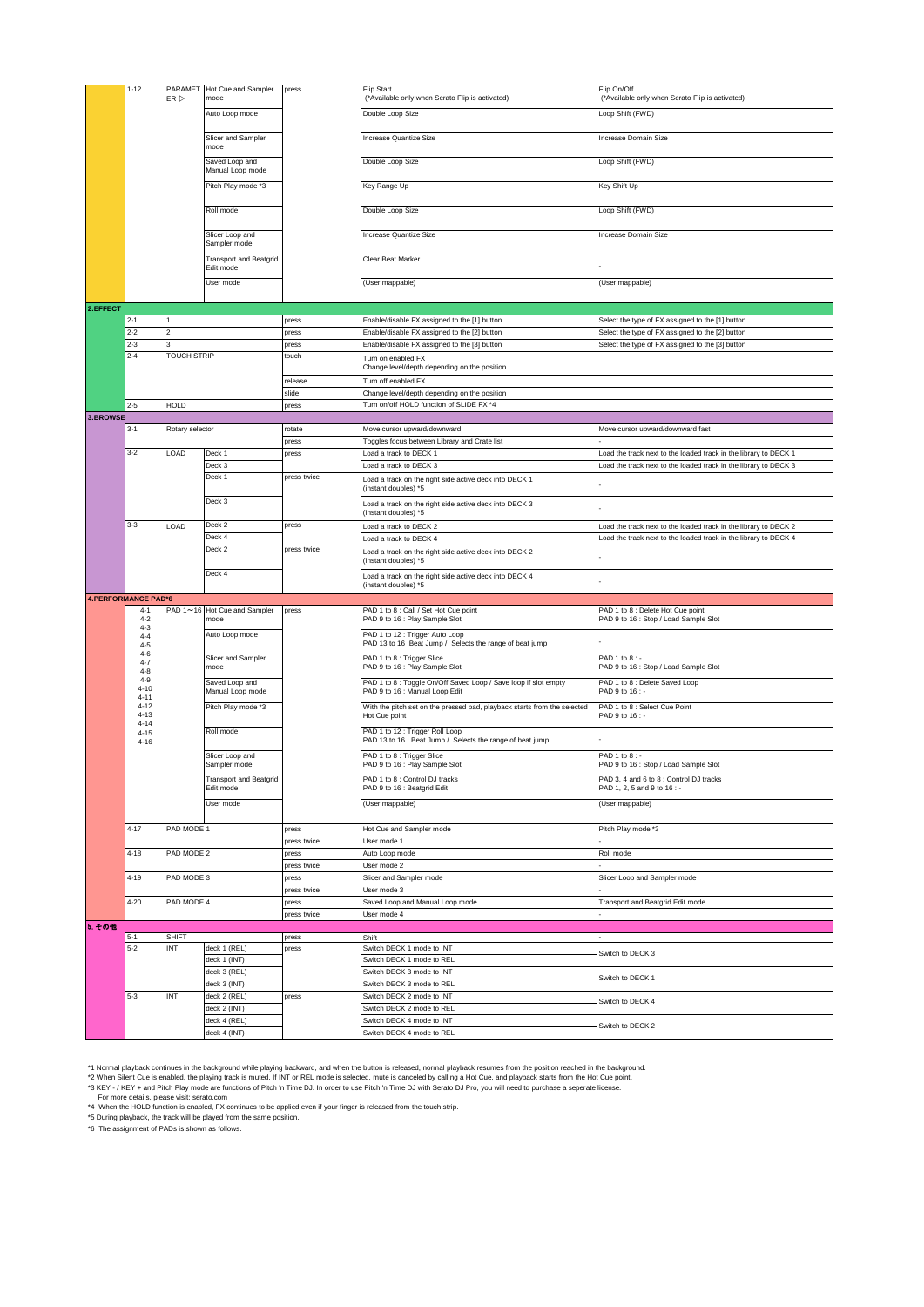PAD MODE 1 (Hot Cue and Sampler Mode) PAD MODE 2 (Hot Cue and Sampler Mode)

| Hot Cue | Hot Cue                 | Hot Cue | Hot Cue |
|---------|-------------------------|---------|---------|
|         | $\overline{\mathbf{c}}$ | 3       | 4       |
| Hot Cue | Hot Cue                 | Hot Cue | Hot Cue |
| 5       | 6                       |         | 8       |
| Slot    | Slot                    | Slot    | Slot    |
|         | $\overline{\mathbf{c}}$ | 3       | 4       |
| Slot    | Slot                    | Slot    | Slot    |
| 5       | 6                       | 7       | 8       |

| AD MODE 2 (Auto Loop Mode) |  |  |  |  |  |  |  |
|----------------------------|--|--|--|--|--|--|--|
|----------------------------|--|--|--|--|--|--|--|

| Auto Loop   | Auto Loop   | Auto Loop   | Auto Loop |
|-------------|-------------|-------------|-----------|
| $1/32$ heat | $1/16$ heat | $1/8$ beat  | 1/4 heat  |
| Auto Loop   | Auto Loop   | Auto Loop   | Auto Loop |
| 1/2 heat    | 1 heat      | 2 heats     | 4 heats   |
| Auto Loop   | Auto Loop   | Auto Loop   | Auto Loop |
| 8 heats     | 16 beats    | 32 heats    | 1/3 beat  |
| Beat Jump   | Halve Jump  | Double Jump | Beat Jump |
| (left)      | <b>Size</b> | <b>Size</b> | (right)   |

| Slice | Slice                   | Slice | Slice      |
|-------|-------------------------|-------|------------|
| 1     | $\overline{\mathbf{c}}$ | 3     | 4          |
| Slice | Slice                   | Slice | Slice      |
| 5     | 6                       | 7     | 8          |
| Slot  | Slot                    | Slot  | Slot       |
| 1     | $\boldsymbol{2}$        | 3     | $\sqrt{4}$ |
| Slot  | Slot                    | Slot  | Slot       |
| 5     | 6                       | 7     | 8          |

PAD MODE 3 (Slicer and Sampler Mode) PAD MODE 4 (Saved Loop and Manual Loop Mode)

| Slot      | Slot                    | Slot        | Slot      |
|-----------|-------------------------|-------------|-----------|
|           | $\overline{\mathbf{c}}$ | 3           | 4         |
| Slot      | Slot                    | Slot        | Slot      |
| 5         | 6                       | 7           | 8         |
| Loop In   | Loop Out                | Loop On/Off | Reloop    |
| Beat Jump | Halve Jump              | Double Jump | Beat Jump |
| (left)    | Size                    | Size        | (right)   |

PAD MODE 5 (Pitch Play mode \*3) : To select the pitch range to Up range, Middle range or Down range, press the PARAMETER button.<br>Up range Middle range or Down range Middle range or Down range or Down range or Down range or

| $^{\rm +8}$ | $\bf{+9}$ | $+10$     | $+11$       |
|-------------|-----------|-----------|-------------|
| $^{\rm +4}$ | $+5$      | $+6$      | $^{\rm +7}$ |
| $\mathbf 0$ | $+1$      | $+2$      | $^{\rm +3}$ |
| $^{\rm -4}$ | $-3$      | $\cdot 2$ | $-1$        |

| $+4$        | $^{\rm +5}$ | $^{\rm +6}$   | $^{\rm +7}$ |
|-------------|-------------|---------------|-------------|
| $\pmb{0}$   | $+1$        | $^{\rm +2}$   | $+3$        |
| $^{\circ4}$ | $^{\circ}3$ | $^{\circ2}$   | $-1$        |
| $^{\circ}8$ | $-7$        | $\textbf{-6}$ | $\text{-}5$ |

+1 **|| +2 || +3 || +4** -3 || -2 || -1 || 0 -7 || -6 || -5 || -4 -11 || -10 || -9 || -8

| PAD MODE 6 (Roll mode) |                    |                     |                      |            | PAD MODE 7 (Slicer Loop and Sampler Mode) |                        |
|------------------------|--------------------|---------------------|----------------------|------------|-------------------------------------------|------------------------|
| 1/32                   | 1/16               | 1/8                 | 1/4                  | Slice<br>1 | Slice<br>$\boldsymbol{2}$                 | Slic<br>$\mathbf 3$    |
| 1/2                    | 1                  | $\overline{c}$      | $\overline{4}$       | Slice<br>5 | Slice<br>6                                | Slic<br>$\overline{7}$ |
| 8                      | $16\,$             | 32                  | 1/3                  | Slot<br>1  | Slot<br>$\overline{a}$                    | Slo<br>$\mathbf{3}$    |
| Beat Jump<br>(left)    | Halve Jump<br>Size | Double Jump<br>Size | Beat Jump<br>(right) | Slot<br>5  | Slot<br>6                                 | Slo<br>$\overline{7}$  |

| Slice | Slice          | Slice          | Slice          |
|-------|----------------|----------------|----------------|
| 1     | 2              | 3              | $\overline{4}$ |
| Slice | Slice          | Slice          | Slice          |
| 5     | 6              | 7              | 8              |
| Slot  | Slot           | Slot           | Slot           |
| 1     | $\overline{c}$ | 3              | 4              |
| Slot  | Slot           | Slot           | Slot           |
| 5     | 6              | $\overline{7}$ | 8              |